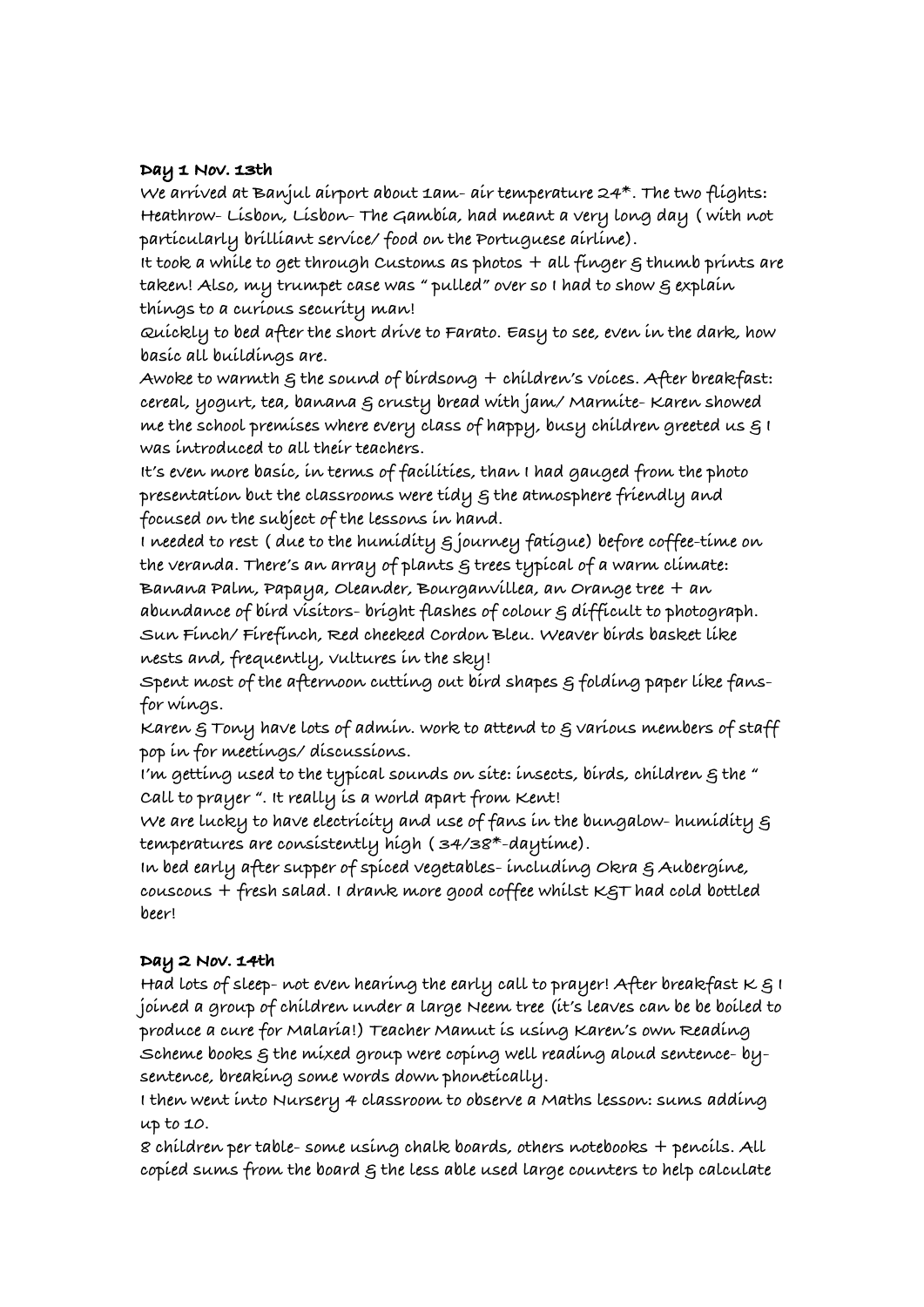**their answers.**

**Then, all outside for an enormous " in & out" circle- game learning about odd & even numbers: highly entertaining & successful.**

**Local, colourfully dressed ladies arrived, heads piled high with break time food for sale at the Pupils Market. After break it was a craft session & so I demonstrated my fan- winged birds & asked suitable bird- related questions whilst the teacher, assistant & Abi Batu ( Deputy Head) cut out enough bird shapes for the 40 children. Pupils then wrote their names on them, stuck on wobbly eyes, coloured & stuck on feathers with great enthusiasm! With help, later, I've folded paper wings & cut a slit in each bird body- ready to complete tomorrow. So, I've had a bird-day & K has had a day devoted to observing reading sessions & collating her Reading Scheme resources. ( Lots of footballs landed in the garden followed by boys to search & reclaim!)**

## **Day 3 Nov. 15th**

**Had to set an alarm as I'd been invited to the Friday Assembly at 8.30am. Whole school in class rows. Some older pupils sang & did Speechpresentations. I was welcomed officially & felt very honoured to be invited to speak; I tried to explain who I was & what projects I hope to share and decided that, next Friday I will play the Gambian National Anthem to lead the singing! K & I found the words & notation on the Internet so I've written the music out and even found time & energy to do some trumpet practice. In N4 we helped the children add wings & strings to their birds- all now hanging across the classroom. Then we sang If you're happy and you know it....! Very satisfying watching animated faces & busy fingers; they did really well glueing in such warm conditions.**

**Back on the veranda for coffee & bird-watch: I also managed to photograph a large black & white butterfly.**

**Began cutting circular bird body- shapes for N3. More fiddly scissor work for 40 beaks & " combs". Rocking chickens next week!**

**Staff, caretaker and the Headmaster came & went as did several " uninvited " children: lots of visitors. Running a school is an enormous task, often very challenging for K& T who seem to have endless patience!**

**About 5pm I went, with Tony, out of the school compound into local shopping streets. Eggs sold singly & not in a carton! Bananas & nuts from street traders small stands. Very warm, dusty with busy main road traffic, goats, donkeys & carts. Most people knew T of course & asked about Karen. I shook hands with several people who had welcoming smiles & words. It would be impossible to describe the contrast between this experience & being in Fremlin Walk or on Tenterden High Street!**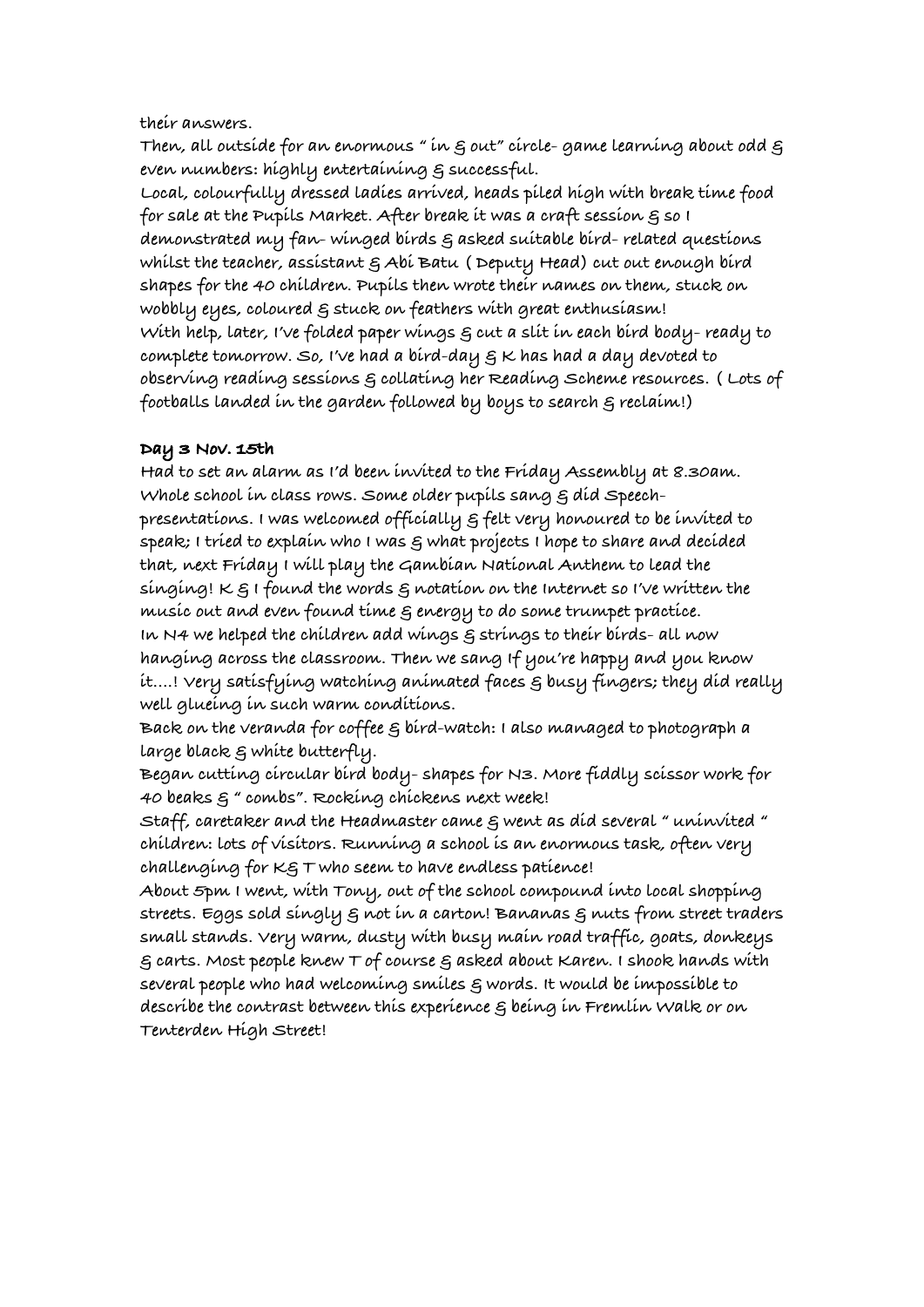## **Day 4 Nov. 16th**

**Lazy Saturday/ High humidity.**

**Highlight of the day was bird watching- Sunbird & Firefinch (we think). Also did a lot of felt-tip colouring over the illustrations in one of K's reading scheme books. She is so skilled and diligent- there seems to be no end to her educational expertise.**

**Also did some quiet reading & emailed photos to Lenham & Ulcombe church people which will, hopefully, be shared with others at tomorrow's services. Did my second trumpet practice session (sitting on the edge of my bed with fan blowing on me!) concentrating on the, now correct, notation of the Gambian National Anthem.**

**Tomorrow's plan is church then beach with lunch whilst there. Have just watched Yalding Dog enjoying her supper of chicken & rice left- overs**

## **Day 5 Nov. 17th**

**Well, of course, the best laid plans....no church service locally at the Church of the Good Shepherd as it was a Patronal Festival in the next village with a joint service there! Came home after hot walk to do some more colouring & drink coffee as Tony had gone with Abdoulie to secure the purchase of a new ( second hand) vehicle as he's the always-available driver during K&T's stays. We drove for about 45minutes- some tarmac- odd stretches of dualcarriageway but lots of off-road journey time on dry, brick-red, dusty potholed tracks: just like being with Justin in the jeep in Tanzania! We arrived, not as bounty hunters, but hot, hungry & thirsty at the Jungle Beach: white sand, palm trees, beach bar + restaurant & hammocks. I wandered over hot sand to paddle in the warm, shallow ocean water. Lots of small, dead fish....to be collected later? A new fish meal factory built by the Chinese nearby has interfered with the food fishing industry locally: not good for employment or economy long term or the environment(+ very smelly!) Lunch was ordered and came, eventually by 3pm! ( GMT= Gambian Maybe Time!) So, plenty of time for cold beers, Mango juice & tea.**

**More paddling for me - K& T swam later, + lazy crossword & reading on the wooden sun beds in partial shade with a lovely breeze. As we drove away, about 6pm, the sound of a local drumming group- wonderful.**

**Uneventful journey home; shopping streets still busy with colourfully dressed people enjoying their Sunday evening. I am still amazed/ horrified at the amount of corrugated panels in use as roof, fencing & general building or what, to us, are often just "shacks" along the roads or in compounds. The unfair distribution of wealth, commodities & resources across the world in 2019 is quite appalling and disturbing to acknowledge.**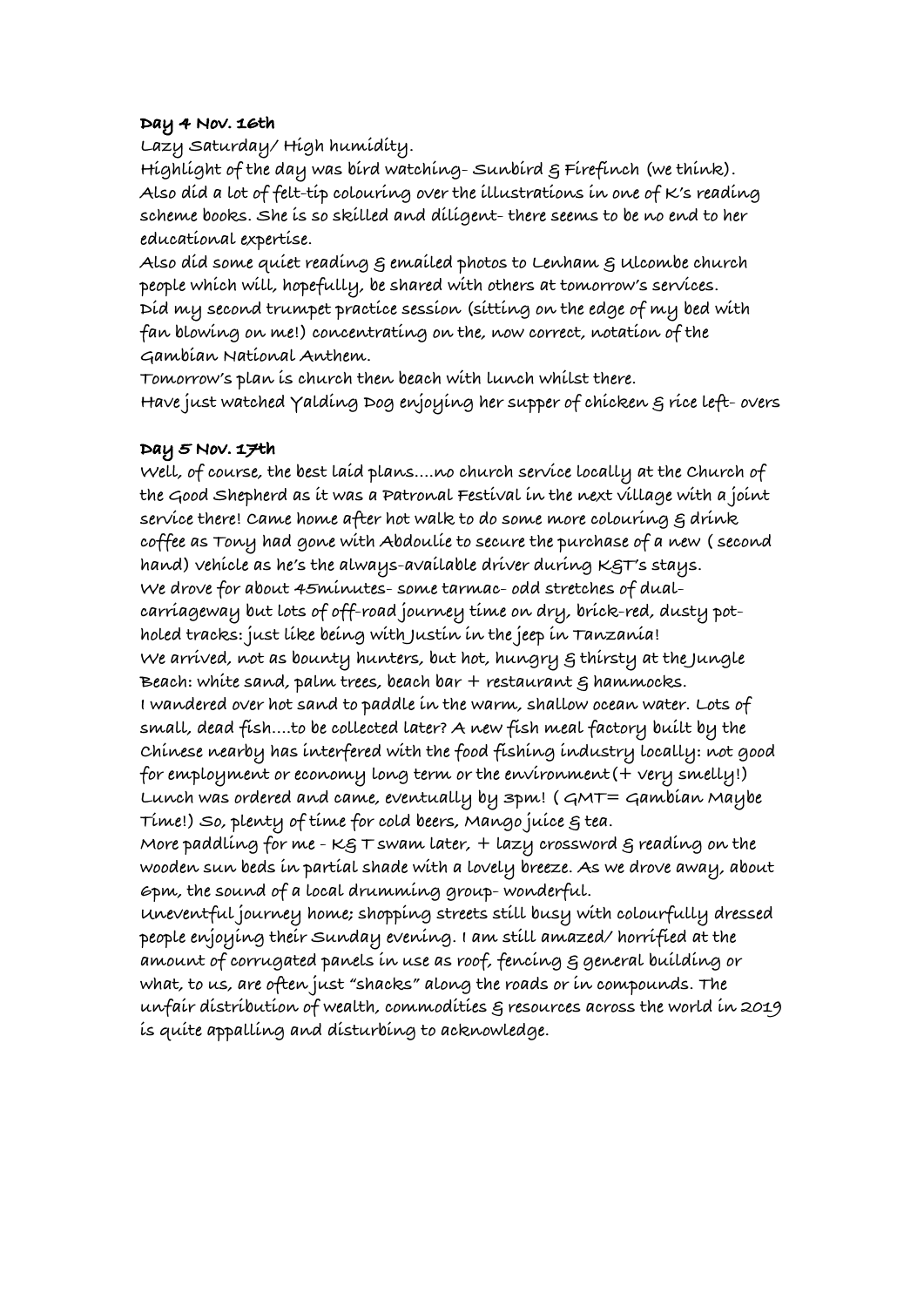#### **Day 6 Nov. 18th**

**Start of school somewhat delayed- classroom doors locked & no key to be found....padlocks broken to gain access!**

**Another bird-craft project: rocking chickens with N3. What did they learn? Circle, semi-circle, beak, comb, folding, colouring & sticking. The folded birds balance easily on the string across the classroom. Just got them singing the first 4lines of Chick, chick....chicken- lay a little egg for me..K had told me they don't bother about " rhyming " so it was ".....want one for my dinner!!" After break, Phonics with N4 using Box 1 of the puzzle/ spelling card sets I brought over with me ( donated by Mandy, congregant in Lenham ). 8 sets of cards each with a 3letter word to sound & say aloud. Able & I worked round the 5 tables and tomorrow will repeat that with the slower learners but move on to Box 2 with the others.**

**Back on the veranda, Yalding Dog under my chair: school chattering & birds tweeting. Very warm. Need to eat, drink, rest then....practise the trumpet!**

## **Day 7 Nov. 19th**

**It's been a super-phonetic day! Busy all morning: started by sitting in on small group reading sessions, Grades 1&2. Using K's books, encouraging sounding words out phonetically, then blending. Also important to stop & encourage pupils to talk about the activities & animals depicted in the stories thereby enhancing comprehension & vocabulary.**

**Next, back outside under a tree with children from N4: they needed lots of help from flash- cards showing individual letters. They coped well with 2 letter words but struggled blending those with 3letters. This group is now my main focus & I hope to spend time with just them each morning. I'll start with separate letters using a counter game on a grid of letters- a i s n t & p where they say the sound then cover the letter with a coloured counter, go over 2&3 lettered words & use Box 1 with picture trios, then get them to match their word to one on a laminated sheet I've prepared showing the ' matched answers' to all words in boxes 1-4.**

**In the classroom the other tables moved on to Box 2, extending their vocabulary & improving pronunciation. They all responded well, most coping with the triopictures now. Great enthusiasm & teachers engaging well too, so a high sense of fun &achievement: good for us all!**

**Trumpet practice went well today and school's Bank manager called in to invite us to his home for dinner on Thursday evening.**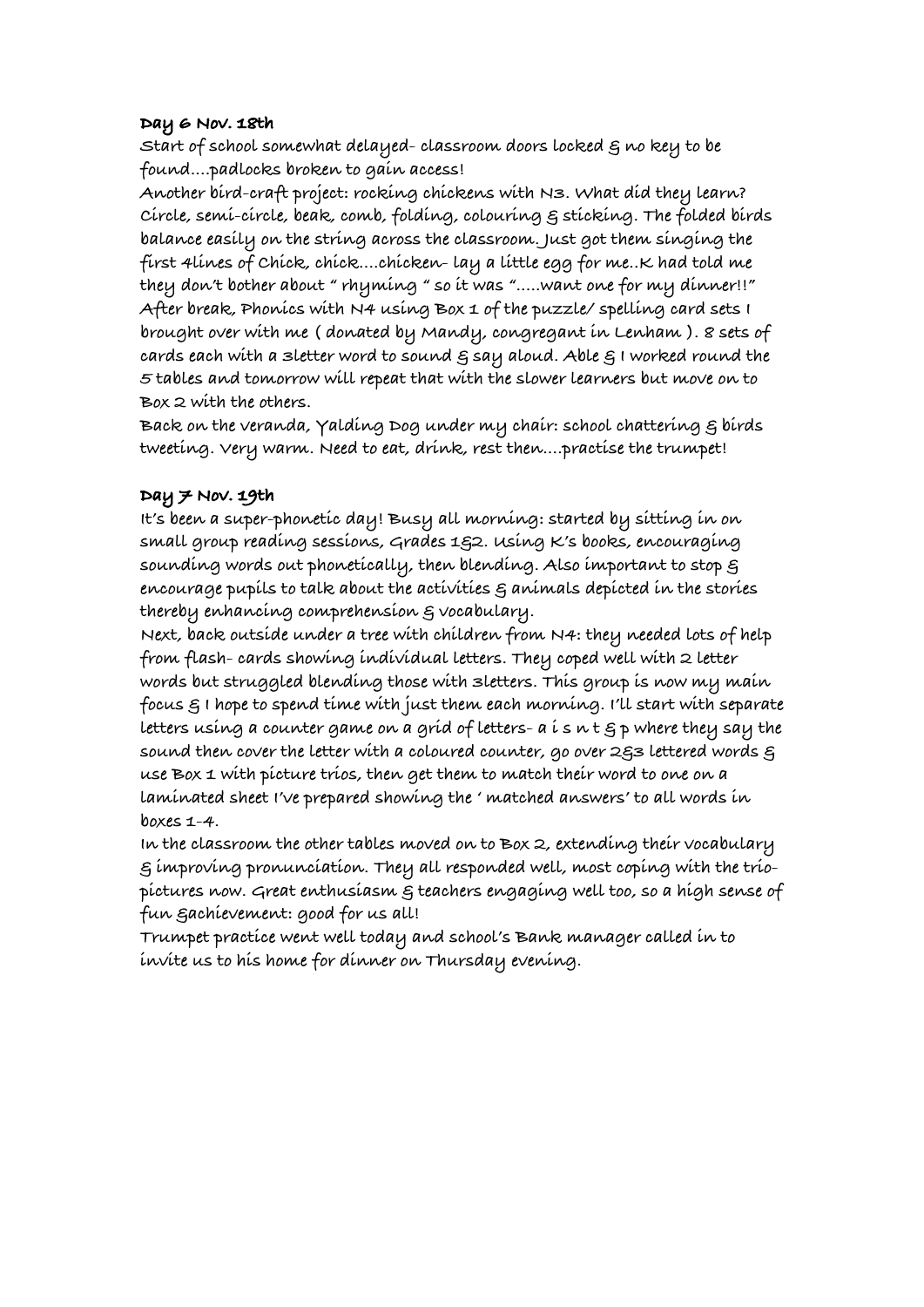## **Day 8 Nov.20th**

**Good photos: Red-billed Firefinch & a Yellow Crowned Gonolek! Still word-working with Brown Table & we've identified the 2children, a boy & a girl, who need most help.**

**Repeat of yesterday's games: sounding individual letters & attempts at blending 2&3 letter words using large word & letter charts. Counter game too. Box 1 pictures quickly assembled in ' trios' but some children still struggle with going back to the first letter- reading left to right ( which is the opposite in their Islamic lessons!)**

**Have prepared four sheets with words on both sides- each one a word which can be read forwards or backwards e.g.tap which means more use/ familiarity of the same few letters. To help I've made colourful card pointers so they can ' show ' how to sound & blend!**

**At 1pm joined Karen & Abi Batu when they presented the footballs we brought over, one to each of the Upper Basic classes. What a joy to see delighted faces & beaming smiles. Prior to my visit there had been just one football for the whole school to use. Those presented were donated by children in the U.K. whose names were written on them; lots of photos taken.**

**After lunch, a hot minibus ride, with Tony to the local town- Brikama. A few necessary purchases at a mini market store then we threaded our way through the avenues of closely packed, colourful market traders stalls. The heat, litter, smells & noise were not for the faint hearted! Tony found the stall he favours for fabric purchases where the owner & assistants recognised him and were friendly & helpful- not pushy and no need to barter. Colours and prints gorgeous- floor to ceiling- so much choice. Finally made decisions & bought 3 with quite different colour schemes and designs. Hopefully a local tailor will make up 2 garments for me but the third piece is large enough for an eye catching table cloth and/ cushions.**

## **Day 9 Nov. 21st**

## **Phonetics & Fanfares!**

**With N4 using the boxed word games then matching each word to one on a laminated sheet. Have progressed to Box 3 with all tables except Brown group who stuck with Box 1. The counter game is like educational bingo where the prize is satisfaction! Outside under a tree we had another phonics session helped by....Yalding Dog! After break just 2 pupils with me- they cope much better away from the noisy classroom.**

**At 1pm Karen took me to each of the Upper & Lower classrooms & I introduced them to the sound and sight of the trumpet! All standing, we practiced the Gambian National Anthem which has a good melody & great words. 7.40pm we were collected by the school's Bank manager Ebrima who drove us in his air-conditioned car to his home-15mins drive away- where we were welcomed and fed generously whilst he, K& T exchanged news and views. It was a gated compound. His elderly parents & sister ( with one month old baby boy all " swaddled " laying on a large rug ) greeted us. Ebrima is the one who provides the " fish money" for, I think, 9 family**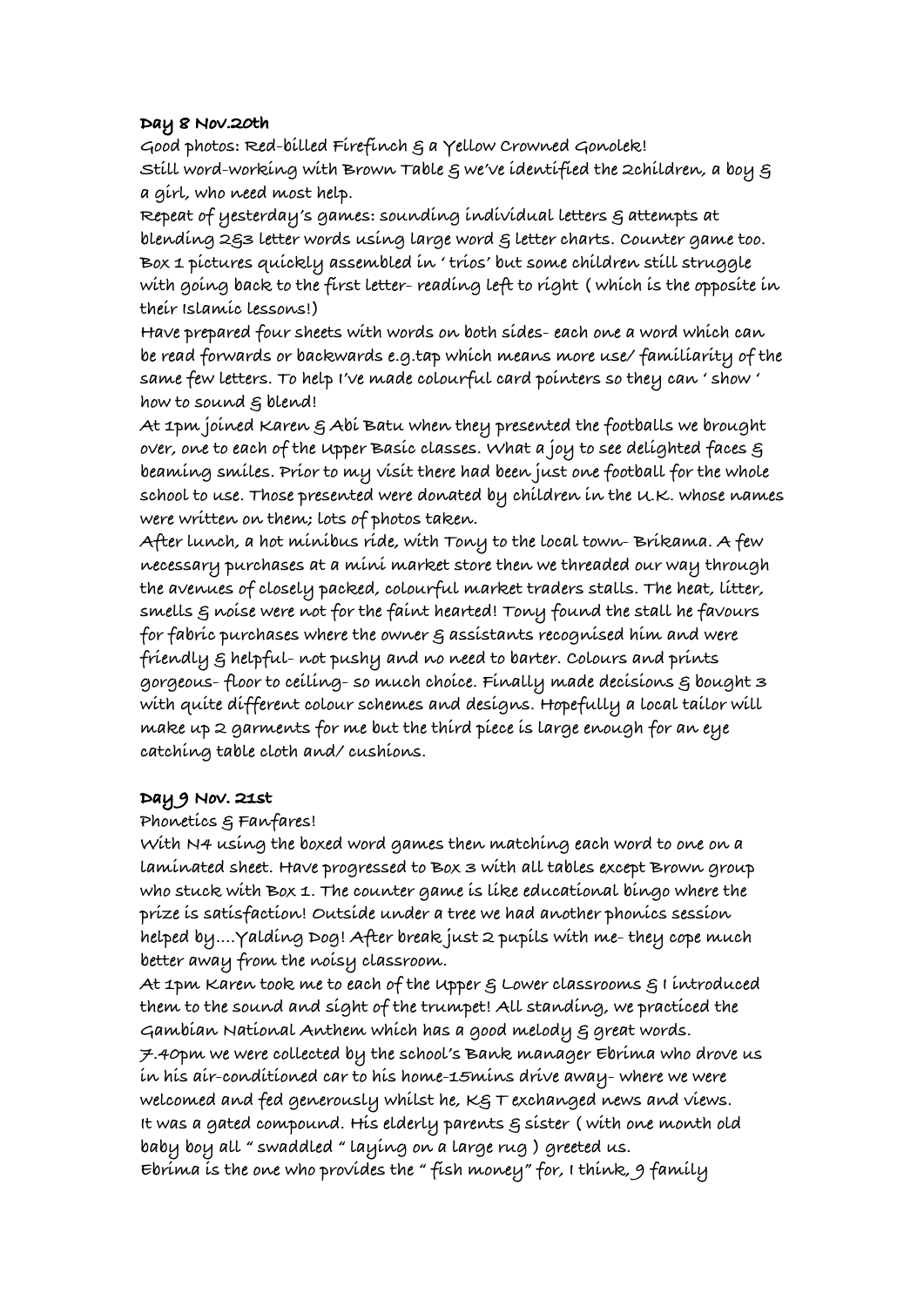**members who live in the compound or nearby.**

**We sat on leather sofas and Ebrima's wife( who didn't eat with us) served plates of hot and cold foods on a coffee table: pasta, tomatoes, cucumber, grated carrot and cabbage, chips & pieces of char-grilled chicken. Accompanied by bottled water + cartons of juice ( which we were given to us to take home at the end of the evening). But we finished off the first course with home made Sorrel juice: delicious but quite sweet. After bringing us a bowl of fresh water to rinse our hands, Ebrima cut up an enormous watermelon and we enjoyed that + bananas and oranges.**

**Apart from a small fridge & a microwave on the floor, the only other furniture was a large wall-unit displaying a few photos, ornaments, an assortment of mis- matched drinking glasses, a TV & hi fi stack unit.**

**E's wife had taken food out to the other family members after we had finished eating but we stayed on chatting until well past 10pm which Ebrima thought was early to drive us home! Hospitality and atmosphere really lovely: food for thought- interesting and eye opening and indeed, humbling.**

# **Day 10 Nov. 22nd**

**St. Cecilia's Day!**

**A blue sky day- hot hot: 38\* and hardly a breath of air.**

**Whole school sang well along with my trumpet rendition of the Gambian National Anthem. Then back with N4 for more phonics- boxes 1,2 &3 for all tables except Brown but they'll move on to Box 2 on Monday. Word matching good.**

**Then there was a Quiz Competition under a tree: N4 vs G1. Main problem- too many children on rows of benches many of whom couldn't see the board so....eyes & minds wandered.**

**Back on the veranda- coffee, photos & journal catch-up. Lots of visitors including 4 who have pen-pals in the U.K. They wrote letters and did some " mindfulness " colouring on pattern sheets from pads we'd taken over with us. Then, a slight movement behind me and....beautiful Binta came to talk and ended up staying for a trumpet lesson! She buzzed on a plastic mouthpiece, held the trumpet quite well & managed articulation & first finger coordination producing G's & F's? Big hug + beaming smile!**

**Just after 4pm Abi Batu popped over to discuss garments I'd like made up. Her tailor was summoned, styles & measurements noted & negotiations done. Cost: 400 Delasi (= about £5!!) and should be done/ delivered Monday; exciting! Count down to packing- 4 more sleeps!**

## **Day 11 Nov. 23rd**

**Lazy Saturday**

**Slow start then began tidying/sorting things to go at the bottom or my holdall. Washed a canvas bag & few clothes items.**

**Practised the trumpet: Christmas Carols from memory- felt and must have sounded bizarre in this heat! A few visitors came to chat about local matters. Sat on veranda most of the afternoon discussing grammar & phonic ideas with**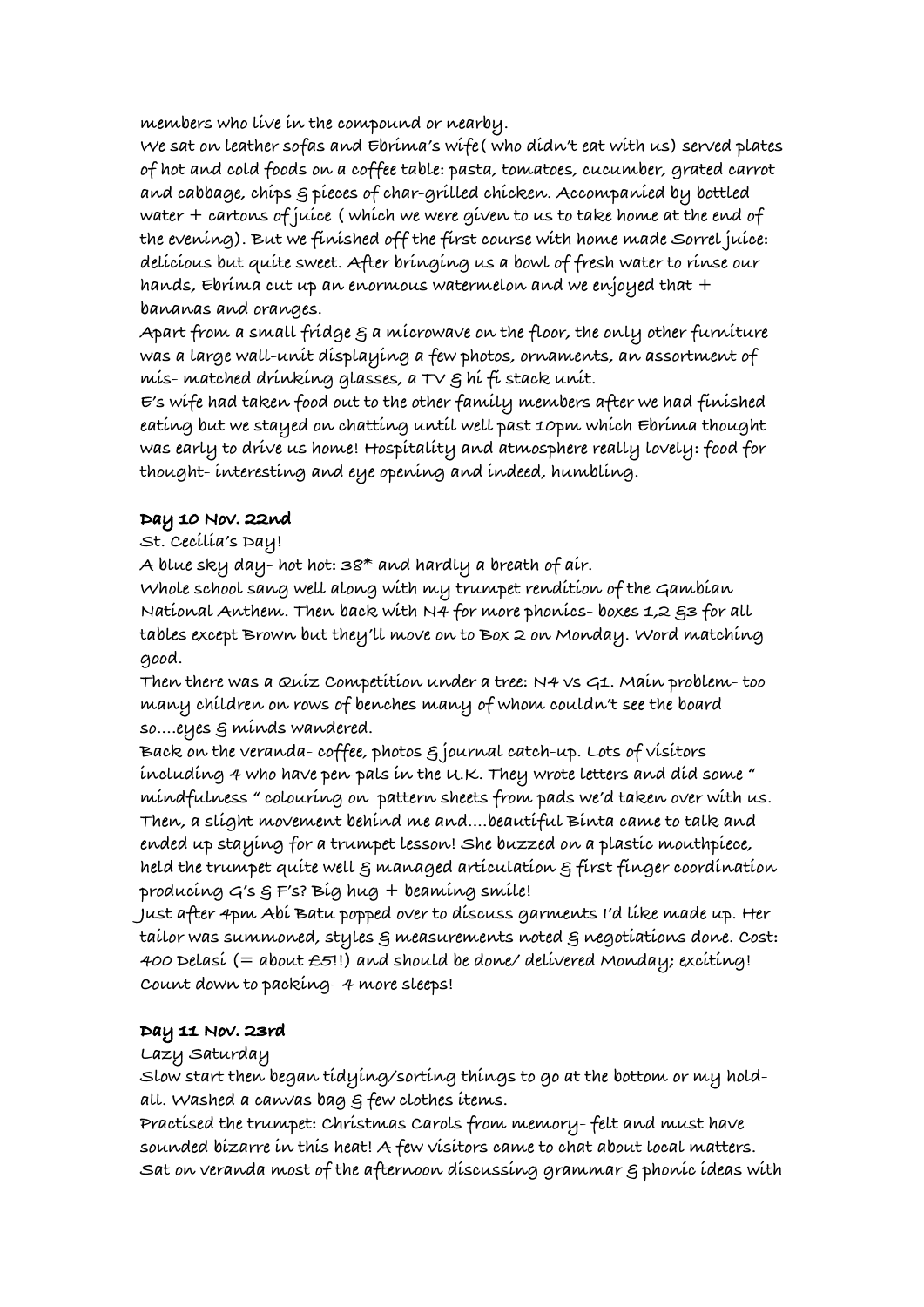**Karen. Both she & Tony spend hours each day on computers- preparing her reading scheme story books. Today they also spent a long time tidying the school Storeroom.**

**I prepared folded coloured paper with 40 butterfly outlines for a final craft project dealing with symmetry & use of paint and scissors.**

**We ate about 8pm: poppadoms, spaghetti, soya mince + vegetarian bolognese sauce.**

**Tomorrow's plan: local church service then eating at the home of Headmaster Moses & his wife Michelle.**

## **Day 12 Nov. 24th**

**Lovely, light, airy RC Church of the Good Shepherd. Tin roofed with 4 ceiling fans. Definitely all-age and all beautifully dressed. About 15 singers with 4 African drummers. Group leader played a single line on an electric keyboard or sang to start them off then conducted- probably just from a word sheet. Gorgeous harmonies, mostly chant-style.**

**Lovely Minister who did an excellent talk/ sermon who explained that it's the last Sunday of the church year & will be Advent next week. He spoke of his recent trip to the Holy Land mentioning Masada & Herod's lavish lifestyle saying that we all tend to strive for " bigger & better". Quoted the passage "A fox has his den, a bird has a nest but the Son of Man has nowhere to lay his head ": brought me right back to the sculpture we saw/ photographed at the Tabthca site in Galilee.**

**Bush taxi ride to compound where Moses lives: hot, dusty, red-brick coloured sandy roads/ tracks really, with awful pot holes! Christian crosses on the gates to the compound & a sprawling dusty, part planted, part shaded garden ( more like a farmstead!). Several of their 6 children + a few friends/ neighbours and 2dogs + chickens roaming around! We sat under a huge Mango tree on upholstered chairs at a table where we were served cold beers ( a first for me!). Much later, after a long & elaborate process, we had delicious green mint tea- in tiny shot glasses after much heating, pouring, rinsing: quite a ceremony but worth the wait! A bit sweet, proper name Ataya; it's basis is dried green tea which comes in small boxes a bit like Menthol cigarettes!**

**Huge main course of couscous, chicken, sweet potato, carrot, onion & Bhindi/ Okra followed, much later by watermelon wedges. In the meantime K had produced a 50 piece jigsaw & bags of " KinneX shapes & instructions so we were all well ( & educationally ) occupied! I loved watching Michelle do the braiding on the head of her 6year old " namesake" little girl who sat on an upturned plastic container for....ages. Hair is parted in sections, waxed then worked into lines of tiny plaits. We sang nursery rhymes & carols to help keep the child amused & still!**

**One son told us about his agricultural project growing seedling Paw paw plants & another discussed a craft collage with an art teacher.**

**We walked home, hot, dusty and tired but relaxed about 6pm.**

## **Day 13 Nov. 25th**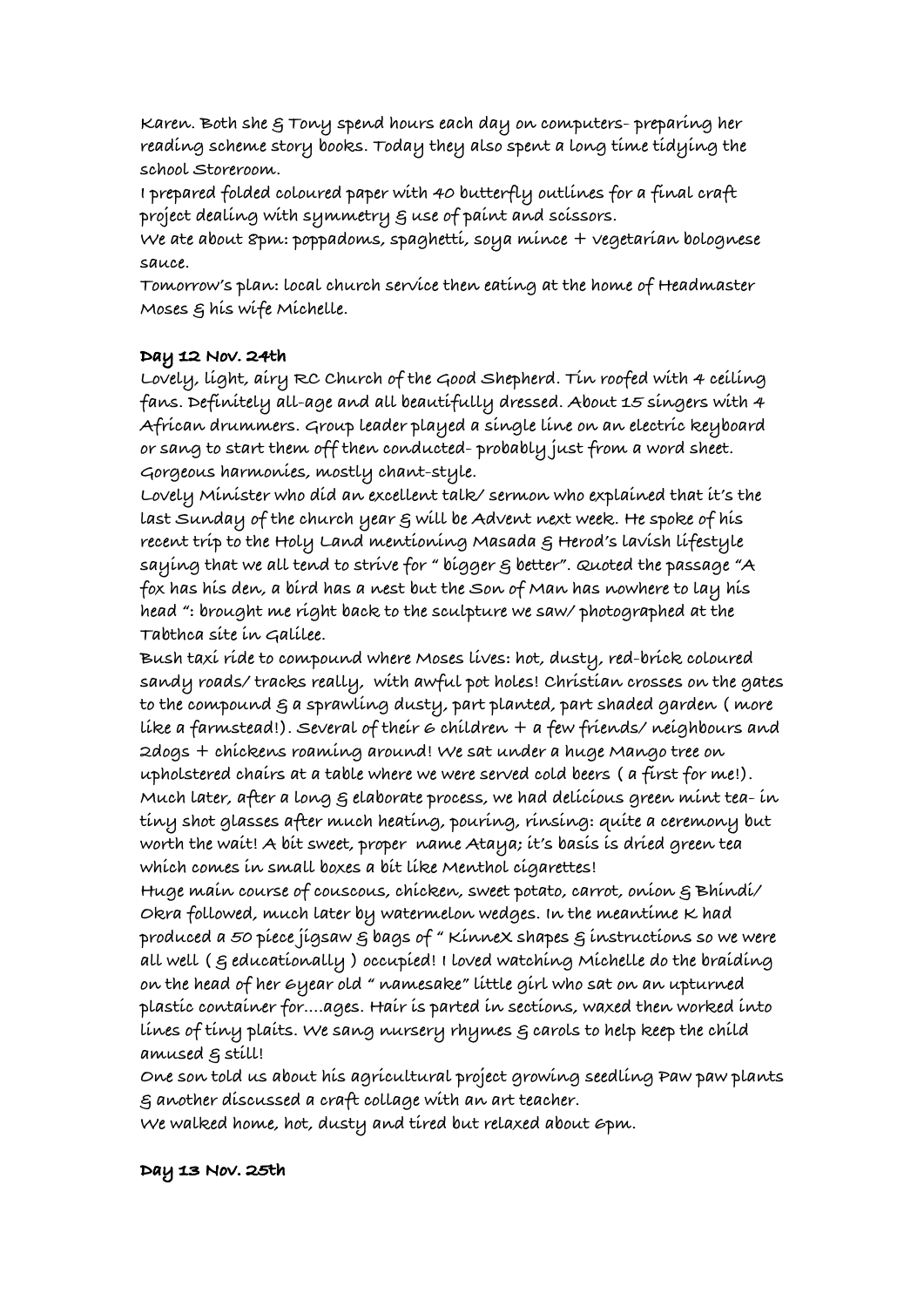**Temperature soared to 37\* by midday!**

**Last under-the-tree phonics session with my two special children then back into the classroom to work with whole of Brown Table; finally moved to Box 2 words & used a word-wheel too. After break, with the other 4 tables, on to the final box-4! Hooray. 3different word-wheels in use now: all with 3 letter words ending p n & t.**

Sent lots of photos to a number of people in the Len Valley Benefice  $\varepsilon$  waiting **for TAP Portugal to send an email so I can check in ready for tomorrow night's outbound flight which is at 2.05am- yuk!**

**Soon after midday Abi came over with her tailor: two beautifully made, brightly coloured garments. Love them- long top with pretty ruched sleeves & a green " dotty " below-the-knee flared culottes with wrap over effect- a copy of something I wore in the Holy Land (when we went to the "Wailing wall".) Both will need washing before wearing to remove the waxy stiffness.**

**Part of the afternoon spent in Abi's office sorting through lots of art work made by former pupils & kept stored/ out of sight, unclaimed- what a shame! Varied mediums: coloured stitch work on canvas, matchstick art, sand art, woodblock/ relief style & bright intricate beading. Found a Gambian Peacock-look-**

**a-like & chose two sand art pictures which K& T will be able to bring back to the U.K. for me. Several others pieces will look great displayed on the walls outside on the veranda. (Did manage to hang a couple up on the walls of Abi's office as there were already nails available- hope they stay put!)**

**Back at Tonka Kunda K tried out the paint suitable for the butterfly/ symmetry project I'm doing with Grade 1 tomorrow.**

**Did a full half hour of trumpet practice- more carols! Then began preparing to pack for the journey home.**

## **Day 14 Nov. 26th**

**It's going to be a long one!**

**Busy- butterfly me all morning 9-1pm.**

**First stop: N1- had a guessing game before I opened the trumpet case then simple " call & echo": accurate pitch & rhythm-great response. Then a short repertoire of 3 songs: Twinkle twinkle, Heads, shoulders, knees & toes + If you're happy & you know it. Lots of happy voices & faces.**

**N2 were having PE so, after a quick coffee, K & I went to start the butterfly project with G1. Pre-folded paper ( half butterfly shape on ' front' page), 2x colour paint " splodges" on inside right then...quickly close, press smooth then open.....s l o w l y ( with a little help) & wow: symmetry! A pattern, great gleethen collected up and taken back to Tonka Kunda, pegged out the washing line to dry! Back to class after break- children got their own art work back & were set to cut along the outlines of the butterfly shapes which, with help from a tall teacher, were mounted on a wall up & above a window spreading towards the door. Gorgeous- fulfilling for the pupils & very satisfying for us. Whizz back to collect my trumpet then call & echo responses + songs inN2. Called in to N3 where, earlier this week, we had made rocking chickens to sing again (with no rhyme!). Then they sang to me a lovely song saying how I**